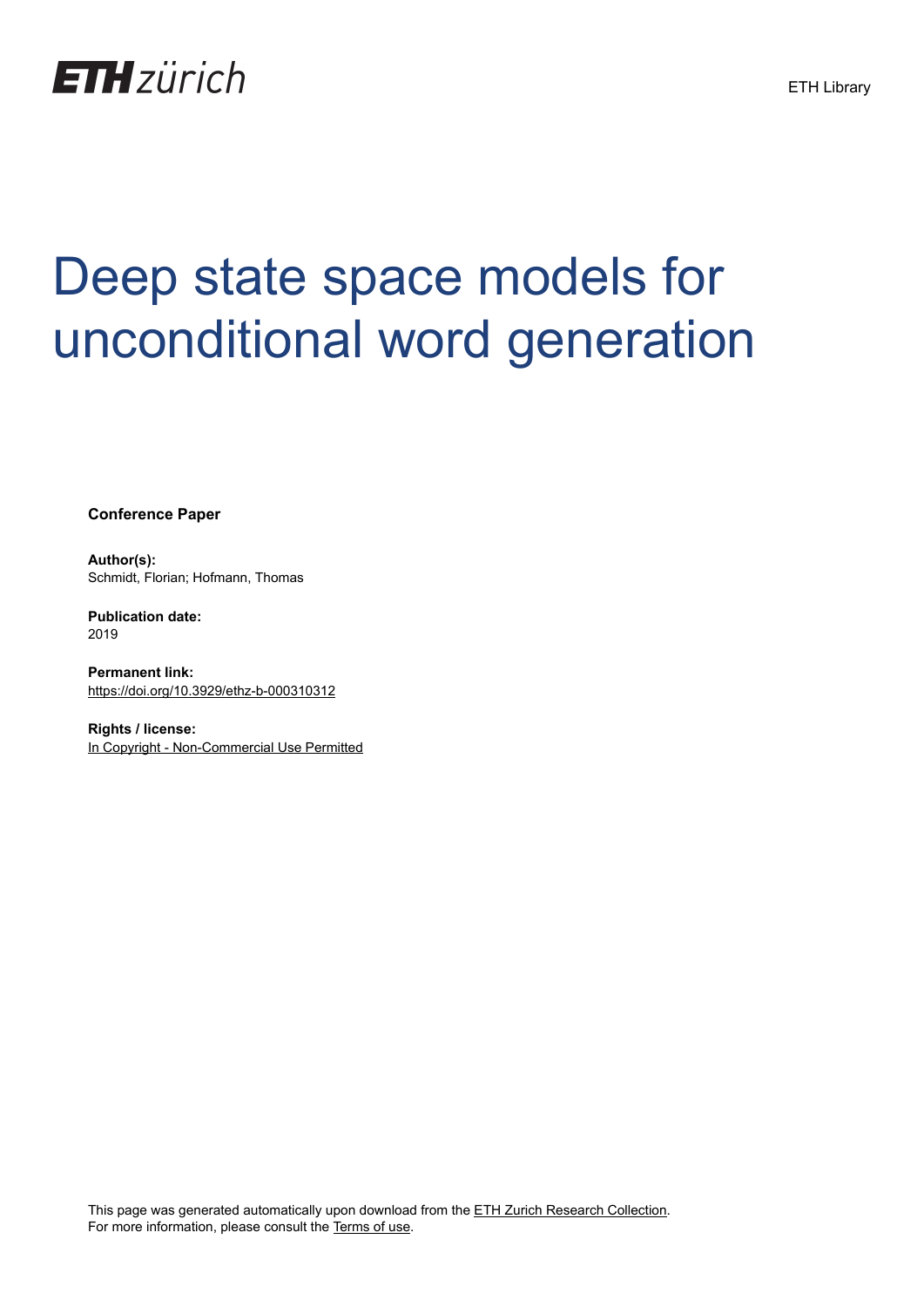# Deep State Space Models for Unconditional Word Generation

Florian Schmidt Department of Computer Science ETH Zürich florian.schmidt@inf.ethz.ch

Thomas Hofmann Department of Computer Science ETH Zürich thomas.hofmann@inf.ethz.ch

# <span id="page-1-8"></span><span id="page-1-1"></span>Abstract

Autoregressive feedback is considered a necessity for successful unconditional text generation using stochastic sequence models. However, such feedback is known to introduce systematic biases into the training process and it obscures a principle of generation: committing to global information and forgetting local nuances. We show that a non-autoregressive deep state space model with a clear separation of global and local uncertainty can be built from only two ingredients: An independent noise source and a deterministic transition function. Recent advances on flowbased variational inference can be used to train an evidence lower-bound without resorting to annealing, auxiliary losses or similar measures. The result is a highly interpretable generative model on par with comparable auto-regressive models on the task of word generation.

# 1 Introduction

<span id="page-1-10"></span><span id="page-1-7"></span><span id="page-1-3"></span><span id="page-1-0"></span>Deep generative models for sequential data are an active field of research. Generation of text, in particular, remains a challenging and relevant area  $[HYX<sup>+</sup>17]$  $[HYX<sup>+</sup>17]$ . Recurrent neural networks (RNNs) are a common model class, and are typically trained via maximum likelihood  $[BVV^+15]$  $[BVV^+15]$  or adversarially [\[YZWY16,](#page-11-0) [FGD18\]](#page-10-2). For conditional text generation, the sequence-to-sequence architecture of [\[SVL14\]](#page-11-1) has proven to be an excellent starting point, leading to significant improvements across a range of tasks, including machine translation [\[BCB14,](#page-10-3) [VSP](#page-11-2)<sup>+</sup>17], text summarization [\[RCW15\]](#page-11-3), sentence compression [\[FAC](#page-10-4)<sup>+</sup>15] and dialogue systems [\[SSB](#page-11-4)<sup>+</sup>16]. Similarly, RNN language models have been used with success in speech recognition  $[MKB<sup>+</sup>10, GJ14]$  $[MKB<sup>+</sup>10, GJ14]$  $[MKB<sup>+</sup>10, GJ14]$ . In all these tasks, generation is conditioned on information that severely narrows down the set of likely sequences. The role of the model is then largely to distribute probability mass within relatively constrained sets of candidates.

<span id="page-1-9"></span><span id="page-1-4"></span><span id="page-1-2"></span>Our interest is, by contrast, in unconditional or free generation of text via RNNs. We take as point of departure the shortcomings of existing model architectures and training methodologies developed for conditional tasks. These arise from the increased challenges on both, accuracy and coverage. Generating grammatical and coherent text is considerably more difficult without reliance on an acoustic signal or a source sentence, which may constrain, if not determine much of the sentence structure. Moreover, failure to sufficiently capture the variety and variability of data may not surface in conditional tasks, yet is a key desideratum in unconditional text generation.

<span id="page-1-11"></span><span id="page-1-6"></span>The *de facto* standard model for text generation is based on the RNN architecture originally proposed by [\[Gra13\]](#page-10-6) and incorporated as a decoder network in [\[SVL14\]](#page-11-1). It evolves a continuous state vector, emitting one symbol at a time, which is then fed back into the state evolution – a property that characterizes the broader class of autoregressive models. However, even in a conditional setting, these RNNs are difficult to train without substitution of previously generated words by ground truth observations during training, a technique generally referred to as *teacher forcing* [\[WZ89\]](#page-11-6). This approach is known to cause biases  $[RCAZ15a, GLZ<sup>+</sup>16]$  $[RCAZ15a, GLZ<sup>+</sup>16]$  $[RCAZ15a, GLZ<sup>+</sup>16]$  $[RCAZ15a, GLZ<sup>+</sup>16]$  that can be detrimental to test time

<span id="page-1-12"></span><span id="page-1-5"></span>32nd Conference on Neural Information Processing Systems (NeurIPS 2018), Montréal, Canada.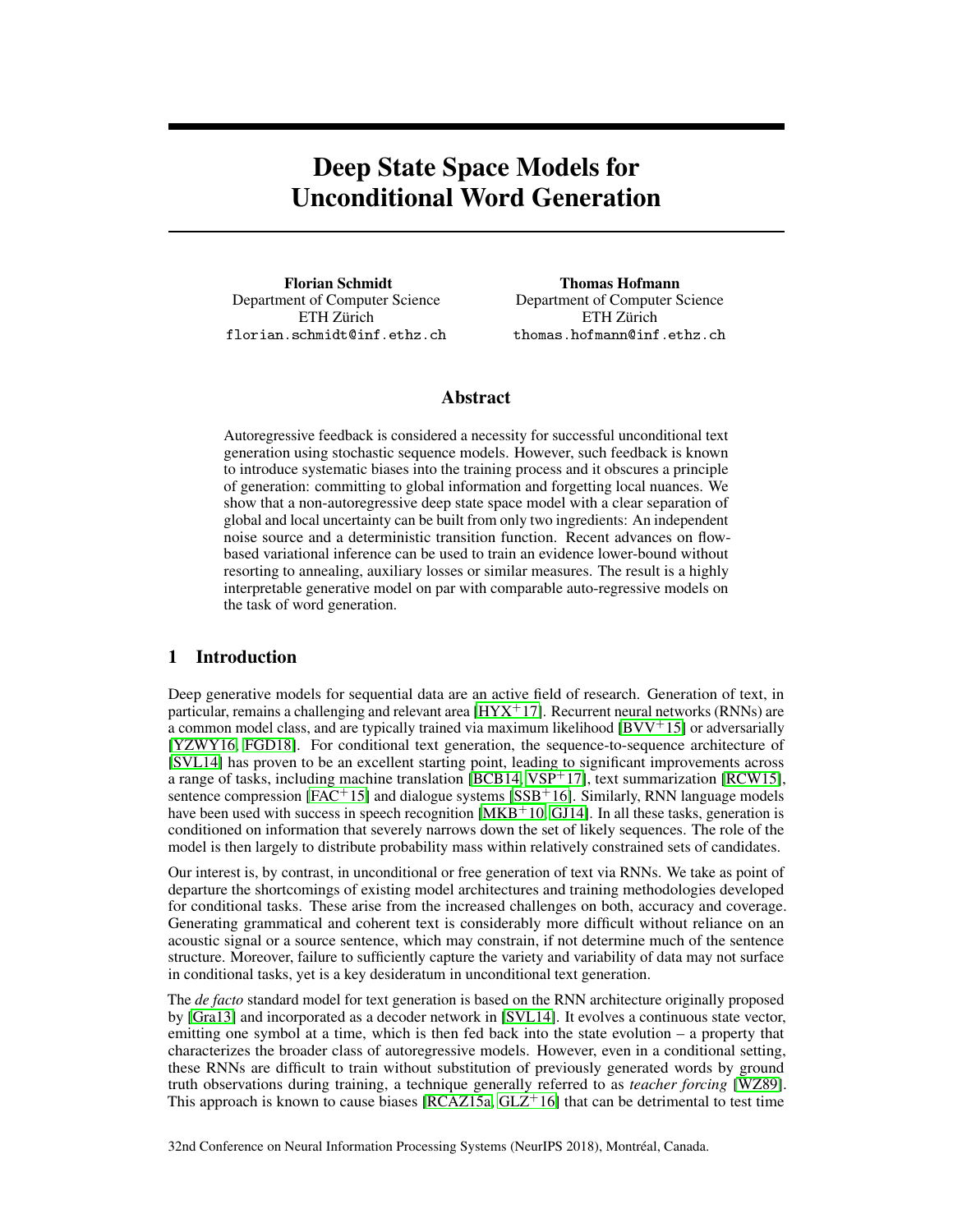<span id="page-2-12"></span><span id="page-2-4"></span><span id="page-2-3"></span>performance, where such nudging is not available and where state trajectories can go astray, requiring *ad hoc* fixes like beam search [\[WR16\]](#page-11-8) or scheduled sampling [\[BVJS15\]](#page-10-8). Nevertheless, teacher forcing has been carried over to unconditional generation  $[BVV^+15]$  $[BVV^+15]$ .

<span id="page-2-8"></span><span id="page-2-5"></span>Another drawback of autoregressive feedback [\[Gra13\]](#page-10-6) is in the dual use of a single source of stochasticity. The probabilistic output selection has to account for the local variability in the next token distribution. In addition, it also has to inject a sufficient amount of entropy into the evolution of the state space sequence, which is otherwise deterministic. Such noise injection is known to compete with the explanatory power of autoregressive feedback mechanisms and may result in degenerate, near deterministic models  $\rm [BVV^+15]$  $\rm [BVV^+15]$  $\rm [BVV^+15]$ . As a consequence, there have been a variety of papers that propose deep stochastic state sequence models, which combine stochastic and deterministic dependencies, e.g.  $[CKD+15, FSPW16]$  $[CKD+15, FSPW16]$  $[CKD+15, FSPW16]$ , or which make use of auxiliary latent variables  $[GSC+17]$  $[GSC+17]$ , auxiliary losses  $[SATB17]$ , and annealing schedules  $[BVV<sup>+</sup>15]$  $[BVV<sup>+</sup>15]$ . No canoncial architecture has emerged so far and it remains unclear how the stochasticity in these models can be interpreted and measured.

<span id="page-2-11"></span><span id="page-2-10"></span><span id="page-2-9"></span><span id="page-2-7"></span><span id="page-2-6"></span>In this paper, we propose a stochastic sequence model that preserves the Markov structure of standard state space models by cleanly separating the stochasticity in the state evolution, injected via a white noise process, from the randomness in the local token generation. We train our model using variational inference (VI) and build upon recent advances in normalizing flows [\[RM15,](#page-11-10) [KSW16\]](#page-11-11) to define rich enough stochastic state transition functions for both, generation and inference. Our main goal is to investigate the fundamental question of how far one can push such an approach in text generation, and to more deeply understand the role of stochasticity. For that reason, we have used the most basic problem of text generation as our testbed: word morphology, i.e. the mechanisms underlying the formation of words from characters. This enables us to empirically compare our model to autoregressive RNNs on several metrics that are intractable in more complex tasks such as word sequence modeling.

# 2 Model

We argue that text generation is subject to two sorts of uncertainty: Uncertainty about plausible long-term continuations and uncertainty about the emission of the current token. The first reflects the entropy of all things considered "natural language", the second reflects symbolic entropy at a fixed position that arises from ambiguity, (near-)analogies, or a lack of contextual constraints. As a consequence, we cast the emission of a token as a fundamental trade-off between *committing* and *forgetting* about information.

#### 2.1 State space model

Let us define a state space model with *transition function*

$$
F: \mathbb{R}^d \times \mathbb{R}^d \to \mathbb{R}^d, \quad (\mathbf{h}_t, \boldsymbol{\xi}_t) \mapsto \mathbf{h}_{t+1} = F(\mathbf{h}_t, \boldsymbol{\xi}_t), \quad \boldsymbol{\xi}_t \stackrel{\text{iid}}{\sim} \mathcal{N}(\mathbf{0}, \mathbf{I}). \tag{1}
$$

F is deterministic, yet driven by a white noise process  $\xi$ , and, starting from some  $h_0$ , defines a homogeneous stochastic process. A local observation model  $P(w_t|\mathbf{h}_t)$  generates symbols  $w_t \in \Sigma$ and is typically realized by a softmax layer with symbol embeddings.

The marginal probability of a symbol sequence  $\mathbf{w} = w_{1:T}$  is obtained by integrating out  $\mathbf{h} = \mathbf{h}_{1:T}$ ,

<span id="page-2-2"></span><span id="page-2-1"></span>
$$
P(\mathbf{w}) = \int \prod_{t=1}^{T} p(\mathbf{h}_t | \mathbf{h}_{t-1}) P(w_t | \mathbf{h}_t) d\mathbf{h}.
$$
 (2)

Here  $p(\mathbf{h}_t|\mathbf{h}_{t-1})$  is defined implicitly by driving F with noise as we will explain in more detail below.[1](#page-2-0) In contrast to common RNN architectures, we have defined F to *not* include an auto-regressive input, such as  $w_{t-1}$ , making potential biases as in teacher-forcing a non-issue. Furthermore, this implements our assumption about the role of entropy and information for generation. The information about the local outcome under  $P(w_t|\mathbf{h}_t)$  is not considered in the transition to the next state as there is no feedback. Thus in this model, all entropy about possible sequence continuations *must* arise from the noise process  $\xi$ , which cannot be ignored in a successfully trained model.

<span id="page-2-0"></span><sup>&</sup>lt;sup>1</sup>For ease of exposition, we assume fixed length sequences, although in practice one works with end-ofsequence tokens and variable length sequences.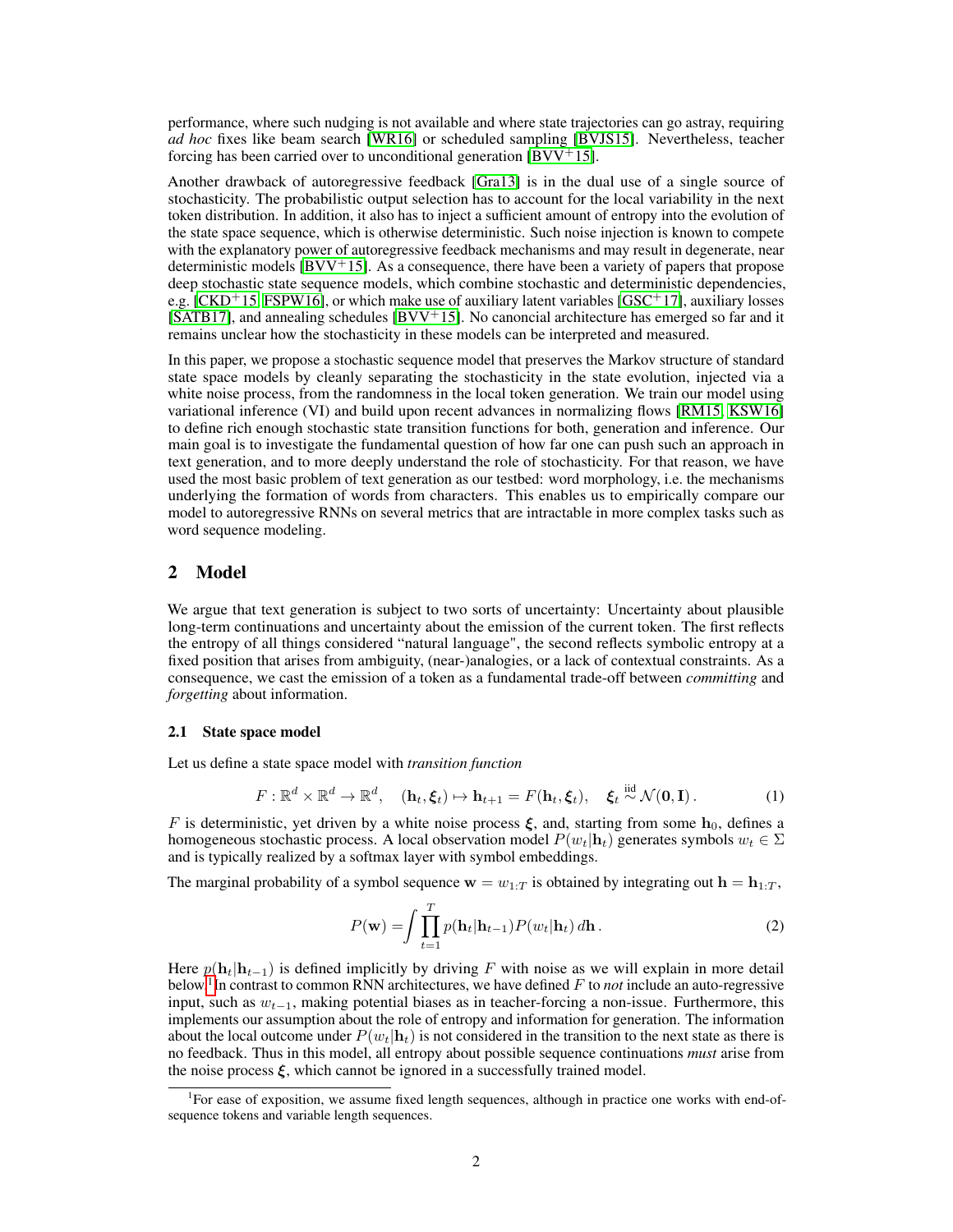The implied generative procedure follows directly from the chain rule. To sample a sequence of observations we (i) sample a white noise sequence  $\xi = \xi_{1...T}$  (ii) deterministically compute  $h = h_{1...T}$  from  $h_0$  and  $\xi$  via F and (iii) sample from the observation model  $\prod_{t=1}^T P(w_t|h_t)$ . The remainder of this section focuses on how we can define a sufficiently powerful familiy of state evolution functions  $F$  and how variational inference can be used for training.

#### 2.2 Variational inference

Model-based variational inference (VI) allows us to approximate the marginalization in Eq. [\(2\)](#page-2-1) by posterior expectations with regard to an inference model  $q(\mathbf{h}|\mathbf{w})$ . It is easy to verify that the true posterior obeys the conditional independences  $h_t \perp \text{L}$  rest  $|h_{t-1}, w_{t:T}$ , which informs our design of the inference model, cf. [\[FSPW16\]](#page-10-10):

<span id="page-3-5"></span><span id="page-3-2"></span><span id="page-3-0"></span>
$$
q(\mathbf{h}|\mathbf{w}) = \prod_{t=1}^{T} q(\mathbf{h}_t | \mathbf{h}_{t-1}, \mathbf{w}_{t:T}).
$$
\n(3)

This is to say, the previous state is a sufficient summary of the past. Jensen's inequality then directly implies the evidence lower bound (ELBO)

$$
\log P(\mathbf{w}) \ge \mathbb{E}_q \left[ \log P(\mathbf{w}|\mathbf{h}) + \log \frac{p(\mathbf{h})}{q(\mathbf{h}|\mathbf{w})} \right] =: \mathcal{L} = \sum_{t=1}^T \mathcal{L}_t
$$
 (4)

<span id="page-3-3"></span>
$$
\mathcal{L}_t := \mathbb{E}_q \left[ \log P(\mathbf{w}_t | \mathbf{h}_t) \right] + \mathbb{E}_q \left[ \log \frac{p(\mathbf{h}_t | \mathbf{h}_{t-1})}{q(\mathbf{h}_t | \mathbf{h}_{t-1}, \mathbf{w}_{t:T})} \right]
$$
(5)

This is a well-known form, which highlights the per-step balance between prediction quality and the discrepancy between the transition probabilities of the unconditioned generative and the data-conditioned inference models [\[FSnPW16,](#page-10-12)  $CKD+15$  $CKD+15$ ]. Intuitively, the inference model breaks down the long range dependencies and provides a local training signal to the generative model for a single step transition and a single output generation.

Using VI successfully for generating symbol sequences requires parametrizing powerful yet tractable next state transitions. As a minimum requirement, forward sampling and log-likelihood computation need to be available. Extensions of VAEs [\[RM15,](#page-11-10) [KSW16\]](#page-11-11) have shown that for non-sequential models under certain conditions an invertible function  $h = f(\xi)$  can shape moderately complex distributions over  $\xi$  into highly complex ones over h, while still providing the operations necessary for efficient VI. The authors show that a bound similar to Eq. [\(5\)](#page-3-0) can be obtained by using the law of the unconscious statistician [\[RM15\]](#page-11-10) and a density transformation to express the discrepancy between generative and inference model in terms of  $\xi$  instead of h

<span id="page-3-7"></span><span id="page-3-6"></span><span id="page-3-1"></span>
$$
\mathcal{L} = \mathbb{E}_{q(\boldsymbol{\xi}|\mathbf{w})} \left[ \log P(\mathbf{w}|f(\boldsymbol{\xi})) + \log \frac{p(f(\boldsymbol{\xi}))}{q(\boldsymbol{\xi}|\mathbf{w})} + \log |\det \mathbf{J}_f(\boldsymbol{\xi})| \right] \tag{6}
$$

<span id="page-3-4"></span>This allows the inference model to work with an implicit latent distribution at the price of computing the Jacobian determinant of f. Luckily, there are many choices such that this can be done in  $\mathcal{O}(d)$ [\[RM15,](#page-11-10) [DSB16\]](#page-10-13).

#### 2.3 Training through coupled transition functions

We propose to use two separate transition functions  $F_q$  and  $F_g$  for the inference and the generative model, respectively. Using results from flow-based VAEs we derive an ELBO that reveals the intrinsic coupling of both and expresses the relation of the two as a part of the objective that is determined solely by the data. A shared transition model  $F_q = F_q$  constitutes a special case.

**Two-Flow ELBO** For a transition function F as in Eq. [\(1\)](#page-2-2) fix  $h = h_*$  and define the restriction  $f(\xi) = F(\mathbf{h}, \xi)|_{\mathbf{h} = \mathbf{h}_*}$ . We require that for any  $\mathbf{h}_*, f$  is a diffeomorphism and thus has a differentiable inverse. In fact, as we work with (possibly) different  $F_q$  and  $F_q$  for generation and inference, we have restrictions  $f_g$  and  $f_q$ , respectively. For better readability we will omit the conditioning variable  $h_*$ in the sequel.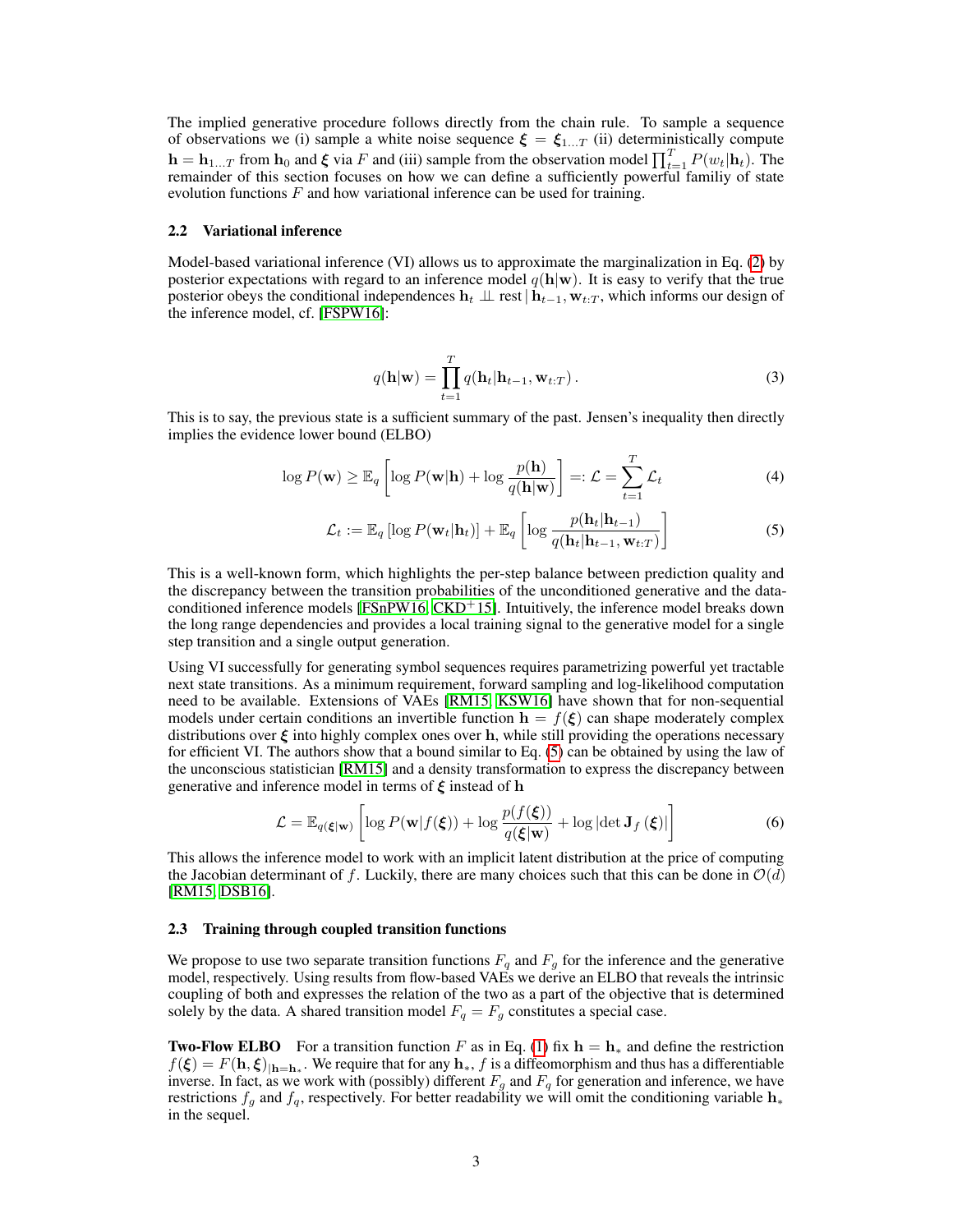By combining the per-step decomposition in [\(5\)](#page-3-0) with the flow-based ELBO from [\(6\)](#page-3-1), we get (implicitly setting  $h_* = h_{t-1}$ :

<span id="page-4-0"></span>
$$
\mathcal{L}_t = \mathbb{E}_{q(\boldsymbol{\xi}|\mathbf{w})} \left[ \log P(w_t | f_q(\boldsymbol{\xi}_t)) + \log \frac{p(f_q(\boldsymbol{\xi}_t)|\mathbf{h}_{t-1})}{q(\boldsymbol{\xi}_t|\mathbf{h}_{t-1}; w_{t:T})} + \log \left| \det \mathbf{J}_{f_q}(\boldsymbol{\xi}_t) \right| \right]. \tag{7}
$$

As our generative model also uses a flow to transform  $\xi_t$  into a distribition on  $h_t$ , it is more natural to use the (simple) density in  $\xi$ -space. Performing another change of variable, this time on the density of the generative model, we get

$$
p(\mathbf{h}_t | \mathbf{h}_{t-1}) = p(\zeta_t | \mathbf{h}_{t-1}) \cdot |\det \mathbf{J}_{f_g^{-1}}(f_q(\xi_t))| = \frac{r(\zeta_t)}{|\det \mathbf{J}_{f_g}(\zeta_t)|}, \ \ \zeta_t := (f_g^{-1} \circ f_q)(\xi_t) \tag{8}
$$

where r now is simply the (multivariate) standard normal density as  $\xi_t$  does not depend  $h_{t-1}$ , whereas  $h_t$  does. We have introduced new noise variable  $\zeta_t = s(\xi_t)$  to highlight the importance of the transformation  $s = f_q^{-1} \circ f_q$ , which is a combined flow of the forward inference flow and the inverse generative flow. Essentially, it follows the suggested  $\xi$ -distribution of the inference model into the latent state space and back into the noise space of the generative model with its uninformative distribution. Putting this back into Eq. [\(7\)](#page-4-0) and exploiting the fact that the Jacobians can be combined via det  $\mathbf{J}_s = \det \mathbf{J}_{f_q} / \det \mathbf{J}_{f_q}$  we finally get

$$
\mathcal{L}_t = \mathbb{E}_{q(\boldsymbol{\xi}|\mathbf{w})} \left[ \log P(w_t | f_q(\boldsymbol{\xi}_t)) + \log \frac{r(s(\boldsymbol{\xi}_t))}{q(\boldsymbol{\xi}_t | \mathbf{h}_{t-1}; w_{t:T})} + \log |\det \mathbf{J}_s(\boldsymbol{\xi}_t)| \right]. \tag{9}
$$

Interpretation Naïvely employing the model-based ELBO approach, one has to learn two independently parametrized transition models  $p(\mathbf{h}_t|\mathbf{h}_{t-1})$  and  $q(\mathbf{h}_t|\mathbf{h}_{t-1}, w_{t...T})$ , one informed about the future and one not. Matching the two then becomes and integral part of the objective. However, since the transition model encapsulates most of the model complexity, this introduces redundancy where the learning problem is most challenging. Nevertheless, generative and inference model do address the transition problem from very different angles. Therefore, forcing both to use the exact same transition model might limit flexibility during training and result in an inferior generative model. Thus our model casts  $F_g$  and  $F_q$  as independently parametrized functions that are coupled through the objective by treating them as proper transformations of an underlying white noise process.<sup>[2](#page-4-1)</sup>

**Special cases** Additive Gaussian noise  $h_{t+1} = h_t + \xi_t$  can be seen as the simplest form of  $F_g$ or, alternatively, as a generative model without flow (as  $J_{f_q} = I$ ). Of course, repeated addition of noise does not provide a meaningful latent trajectory. Finally, note that for  $F_g = F_q$ ,  $s = id$  and the nominator in the second term becomes a simple prior probability  $r(\xi_t)$ , whereas the determinant reduces to a constant. We now explore possible candidates for the flows in  $F_g$  and  $F_q$ .

#### 2.4 Families of transition functions

Since the Jacobian of a composed function factorizes, a flow  $F$  is often composed of a chain of individual invertible functions  $F = F_k \circ \cdots \circ F_1$  [\[RM15\]](#page-11-10). We experiment with individual functions

<span id="page-4-5"></span><span id="page-4-4"></span><span id="page-4-3"></span><span id="page-4-2"></span>
$$
F(\mathbf{h}_{t-1}, \boldsymbol{\xi}_t) = g(\mathbf{h}_{t-1}) + \mathbf{G}(\mathbf{h}_{t-1})\boldsymbol{\xi}_t
$$
\n(10)

where g is a multilayer MLP  $\mathbb{R}^d \to \mathbb{R}^d$  and G is a neural network  $\mathbb{R}^d \to \mathbb{R}^d \times \mathbb{R}^d$  mapping  $\mathbf{h}_{t-1}$ to a lower-triangular  $d \times d$  matrix with non-zero diagonal entries. Again, we use MLPs for this mapping and clip the diagonal away from  $[-\delta, \delta]$  for some hyper parameter  $0 < \delta < 0.5$ . The lower-triangular structure allows computing the determinant in  $\mathcal{O}(d)$  and stable inversion of the mapping by substitution in  $\mathcal{O}(d^2)$ . As a special case we also consider the case when G is restricted to diagonal matrices. Finally, we experiment with a conditional variant of the Real NVP flow [\[DSB16\]](#page-10-13).

Computing  $F_g^{-1}$  is central to our objective and we found that depending on the flow actually parametrizing the inverse directly results in more stable and efficient training.

<span id="page-4-1"></span><sup>&</sup>lt;sup>2</sup>Note that identifying  $s$  as an invertible function allows us to perform a backwards density transformation which cancels the regularizing terms. This is akin to any flow objective (e.g. see equation  $(15)$  in $[RM15]$ ) where applying the transformation additionally to the prior cancels out the Jacobian term. We can think of s as a stochastic bottleneck with the observation model  $P(w_t|\mathbf{h}_t)$  attached to the middle layer. Removing the middle layer collapses the bottleneck and prohibits learning compression.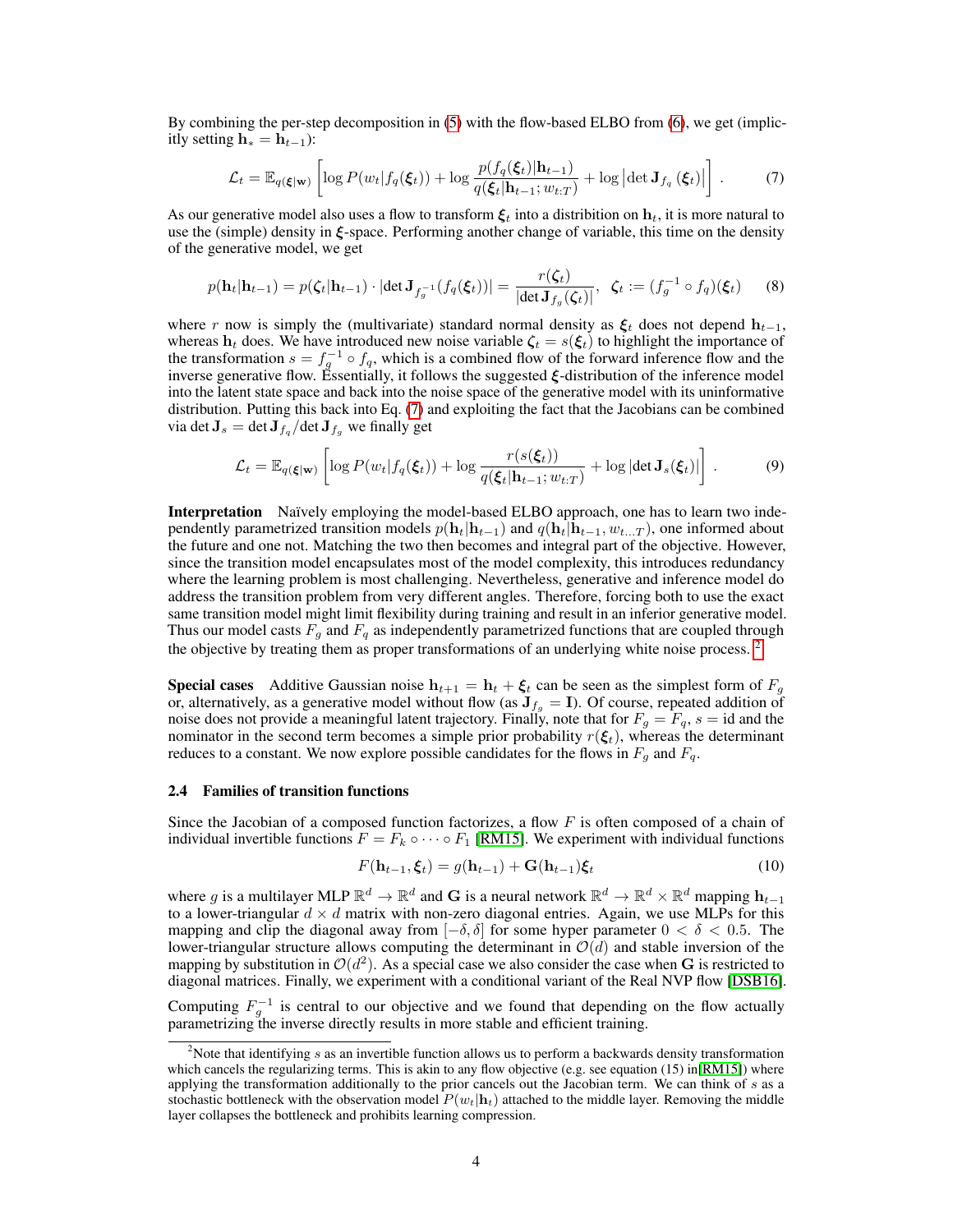#### 2.5 Inference network

 $\prod q(\mathbf{h}_t|\mathbf{h}_{t-1}, w_{t:T})$  but treated it as a black-box otherwise. Remember that sampling from the So far we have only motivated the factorization of the inference network  $q(\mathbf{h}|w)$  = inference network amounts to sampling  $\xi_t \sim q(\cdot|\mathbf{h}_{t-1}, w_{t...T})$  and then performing the deterministic transition  $F_q(\mathbf{h}_{t-1}, \xi_t)$ . We observe much better training stability when conditioning q on the data  $w_{t...T}$  only and modeling interaction with  $h_{t-1}$  exclusively through  $F_q$ . This coincides with our intuition that the two inputs to a transition function provide semantically orthogonal contributions.

<span id="page-5-6"></span><span id="page-5-4"></span>We follow existing work [\[DSB16\]](#page-10-13) and choose  $q$  as the density of a normal distribution with diagonal covariance matrix. We follow the idea of [\[FSPW16\]](#page-10-10) and incorporate the variable-length sequence  $w_{t:T}$  by conditioning on the state of an RNN running backwards in time across  $w_{1...T}$ . We embed the symbols  $w_{1...T}$  in a vector space  $\mathbb{R}^{d_E}$  and use use a GRU cell to produce a sequence of hidden states  $a_T, \ldots, a_1$  where  $a_t$  has digested tokens  $w_{t:T}$ . Together  $h_{t-1}$  and  $a_t$  parametrize the mean and co-variance matrix of  $q$ .

# 2.6 Optimization

<span id="page-5-5"></span>Except in very specific and simple cases, for instance, a Kalman filter, it will not be possible to efficiently compute the q-expectations in Eq. [\(5\)](#page-3-0) exactly. Instead, we sample  $q$  in every time-step as is common practice for sequential ELBOs [\[FSnPW16,](#page-10-12) [GSC](#page-10-11)<sup>+</sup>17]. The re-parametrization trick allows pushing all necessary gradients through these expectations to optimize the bound via stochastic gradient-based optimization techniques such as Adam [\[KB14\]](#page-10-14).

#### <span id="page-5-7"></span>2.7 Extension: Importance-weighted ELBO for tracking the generative model

Conceptionally, there are two ways we can imagine an inference network to propose  $\xi_{1:T}$  sequences for a given sentence  $w_{1:T}$ . Either, as described above, by digesting  $w_{1...T}$  right-to-left and proposing  $\xi_{1:T}$  left-to-right. Or, by iteratively proposing a  $\xi_t$  taking into account the last state  $\mathbf{h}_{t-1}$  proposed *and* the generative deterministic mechanism  $F<sub>g</sub>$ . The latter allows the inference network to peek at states  $h_t$  that  $F_g$  *could* generate from  $h_{t-1}$  before proposing an actual target  $h_t$ . This allows the inference model to track a multi-modal  $F<sub>q</sub>$  without need for  $F<sub>q</sub>$  to match its expressiveness. As a consequence, this might offer the possibility to learn multi-modal generative models, without the need to employ complex multi-modal distributions in the inference model.

<span id="page-5-2"></span>Our extension is built on importance weighted auto-encoders (IWAE) [\[BGS15\]](#page-10-15). The IWAE ELBO is derived by writing the log marginal as a Monte Carlo estimate *before* using Jensen's inequality. The result is an ELBO and corresponding gradients of the form<sup>[3](#page-5-0)</sup>

<span id="page-5-1"></span>
$$
\mathcal{L} = \mathbb{E}_{\mathbf{h}^{(k)}} \left[ \log \frac{1}{K} \sum_{k=1}^{K} \frac{p(\mathbf{w}, \mathbf{h}^{(k)})}{\frac{q(\mathbf{h}^{(k)}|\mathbf{w})}{\prod_{i=1}^{K} \omega^{(k)}}} \right], \ \nabla \mathcal{L} = \mathbb{E}_{\mathbf{h}^{(k)}} \left[ \sum_{k=1}^{K} \frac{\omega^{(k)}}{\sum_{k'} \omega^{(k')}} \nabla \log \omega^{(k)} \right], \ \mathbf{h}^{(k)} \sim q(\cdot | \mathbf{w}) \tag{11}
$$

The authors motivate [\(11\)](#page-5-1) as a weighting mechanism relieving the inference model from explaining the data well with *every* sample. We will use the symmetry of this argument to let the inference model condition on potential next states  $h_{gt} = F_g(h_{t-1}, \xi_t)$ ,  $\xi_t \sim \mathcal{N}(0, I)$  from the generative model without requiring *every*  $\mathbf{h}_{g_t}$  to allow q to make a good proposal. In other words, the K sampled outputs of  $F_g$  become a vectorized representation of  $F_g$  to condition on. In our sequential model, computing  $\omega^{(k)}$  exactly is intractable as it would require rolling out the network until time T. Instead, we limit the horizon to only one time-step. Although this biases the estimate of the weights and consequently the ELBO, longer horizons did empirically not show benefits. When proceeding to time-step  $t + 1$  we choose the new hidden state by sampling  $\mathbf{h}^{(k)}$  with probability proportionally to  $\omega^{(k)}$ . Algorithm [1](#page-6-0) summarizes the steps carried out at time t for a given  $\mathbf{h}_{t-1}$  (to not overload the notation, we drop t in  $\mathbf{h}_{g_t}$ ) and a more detailed derivation of the bound is given in Appendix [A.](#page-12-0)

<span id="page-5-3"></span><span id="page-5-0"></span> $3$ Here we have tacitly assumed that  $h$  can be rewritten using the reprametrization trick so that the expectation can be expressed with respect to some parameter-free base-distribution. See [\[BGS15\]](#page-10-15) for a detailed derivation of the gradients in [\(11\)](#page-5-1).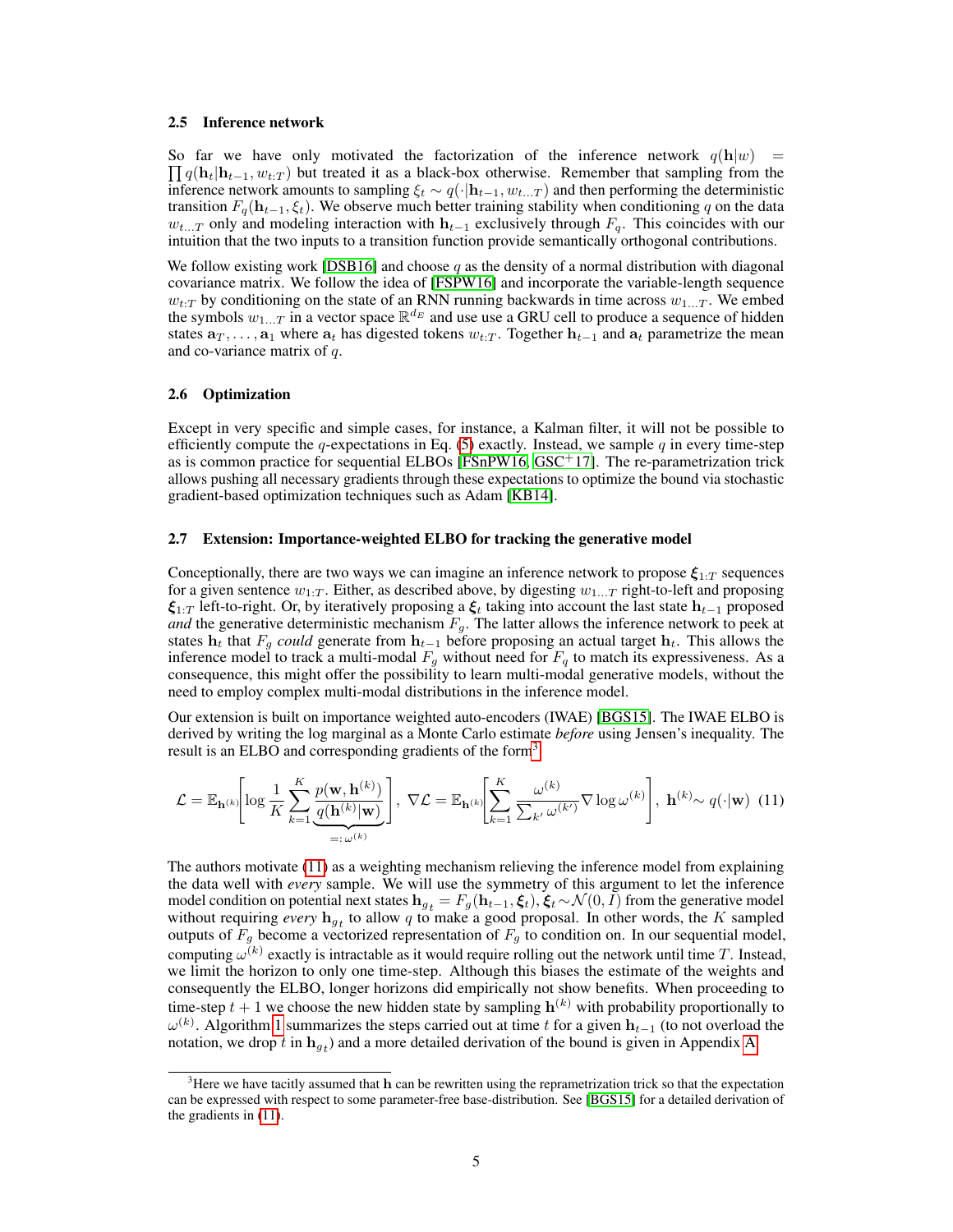<span id="page-6-0"></span>

| Algorithm 1 Detailed forward pass with importance weighting |  |  |  |  |
|-------------------------------------------------------------|--|--|--|--|
|                                                             |  |  |  |  |

Simulate  $F_a$ :  $g_g^{(k)}=F_g(\mathbf{h}_{t-1},\boldsymbol{\xi}^{(k)}),$  where  $\boldsymbol{\xi}^{(k)}\sim\mathcal{N}(0,I),$   $k=1,\ldots,K$ Instantiate the inference family:  $_{g}^{(k)},\mathbf{h}_{t-1},w_{t:T})$ Sample inference:  $\mathbf{h}^{(k)} \sim q_k$ Compute gradients as in [\(11\)](#page-5-1) where  $\omega^{(k)} = P(w_t | \mathbf{h}^{(k)}) p(\mathbf{h}^{(k)} | \mathbf{h}_{t-1}) / q_k(\mathbf{h}^{(k)})$ Sample  $\mathbf{h}^{(k)}$  according to  $\omega^{(1)} \dots \omega^{(K)}$  for the next step.

# 3 Related Work

Our work intersects with work directly addressing teacher-forcing, mostly on language modelling and translation (which are mostly not state space models) and stochastic state space models (which are typically autoregressive and do not address teacher forcing).

<span id="page-6-12"></span><span id="page-6-9"></span><span id="page-6-2"></span>Early work on addressing teacher-forcing has focused on mitigating its biases by adapting the RNN training procedure to partly rely on the model's prediction during training [\[BVJS15,](#page-10-8) [RCAZ15b\]](#page-11-12). Recently, the problem has been addressed for conditional generation within an adversarial framework  $[GLZ<sup>+</sup>16]$  $[GLZ<sup>+</sup>16]$  and in various learning to search frameworks [\[WR16,](#page-11-8) [LAOL17\]](#page-11-13). However, by design these models do not perform stochastic state transitions.

<span id="page-6-4"></span>There have been proposals for hybrid architectures that augment the deterministic RNN state sequences by chains of random variables  $\lfloor$ CKD<sup>+</sup>15, [FSPW16\]](#page-10-10). However, these approaches are largely patching-up the output feedback mechanism to allow for better modeling of local correlations, leaving the deterministic skeleton of the RNN state sequence untouched. A recent evolution of deep stochastic sequence models has developed models of ever increasing complexity including intertwined stochastic and deterministic state sequences  $[CKD+15, FSPW16]$  $[CKD+15, FSPW16]$  $[CKD+15, FSPW16]$  additional auxiliary latent variables  $[GSC+17]$  $[GSC+17]$  auxiliary losses  $[SATB17]$  and annealing schedules  $[BVV+15]$  $[BVV+15]$ . At the same time, it remains often unclear how the stochasticity in these models can be interpreted and measured.

<span id="page-6-13"></span><span id="page-6-11"></span><span id="page-6-10"></span><span id="page-6-5"></span><span id="page-6-3"></span><span id="page-6-1"></span>Closest in spirit to our transition functions is work by Maximilian et al.[\[KSBvdS17\]](#page-10-16) on generation with external control inputs. In contrast to us they use a simple mixture of linear transition functions and work around using density transformations akin to [\[BO14\]](#page-10-17). In our unconditional regime we found that relating the stochasticity in  $\xi$  explicitly to the stochasticity in h is key to successful training. Finally, variational conditioning mechanisms similar in spirit to ours have seen great success in image generation[\[GDGW15\]](#page-10-18).

<span id="page-6-8"></span><span id="page-6-6"></span>Among generative unconditional sequential models GANs are as of today the most prominent architecture [\[YZWY16,](#page-11-0) [JKMHL16,](#page-10-19) [FGD18,](#page-10-2) [CLZ](#page-10-20)<sup>+</sup>17]. To the best of our knowledge, our model is the first non-autoregressive model for sequence generation in a maximum likelihood framework.

# 4 Evaluation

Naturally, the quality of a generative model must be measured in terms of the quality of its outputs. However, we also put special emphasis on investigating whether the stochasticity inherent in our model operates as advertised.

# 4.1 Data Inspection

<span id="page-6-7"></span>Evaluating generative models of text is a field of ongoing research and currently used methods range from simple data-space statistics to expensive human evaluation [\[FGD18\]](#page-10-2). We argue that for morphology, and in particular non-autoregressive models, there is an interesting middle ground: Compared to the space of all sentences, the space of all words has still moderate cardinality which allows us to estimate the data distribution by unigram word-frequencies. As a consequence, we can reliably approximate the cross-entropy which naturally generalizes data-space metrics to probabilistic models and addresses both, over-generalization (assigning non-zero probability to non-existing words) and over-confidence (distributing high probability mass only among a few words).

This metric can be addressed by all models which operate by first stochastically generating a sequence of hidden states and then defining a distribution over the data-space given the state sequence. For our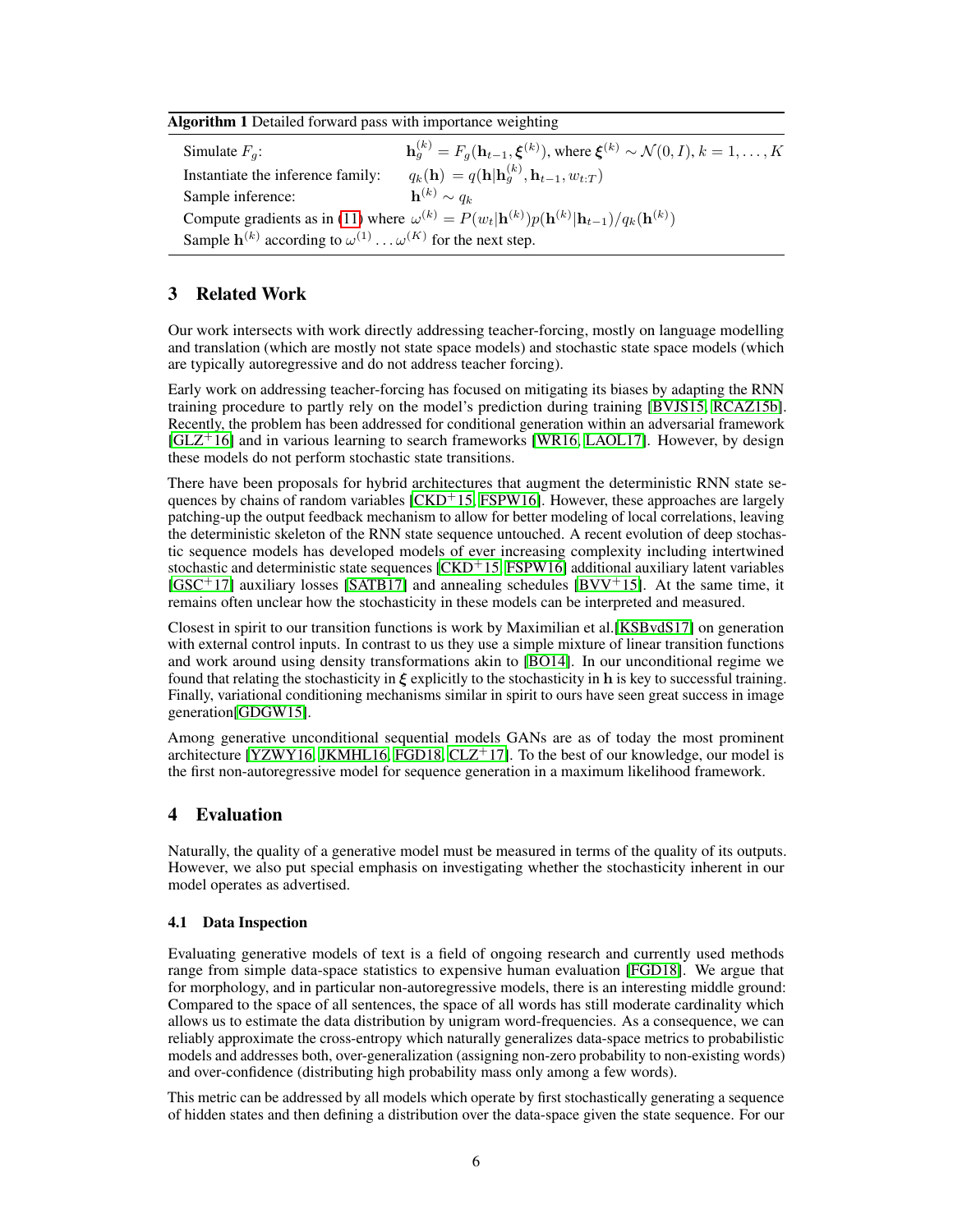model we approximate the marginal by a Monte Carlo estimate of [\(2\)](#page-2-1)

$$
P(\mathbf{w}) = \int P(\mathbf{w}|\mathbf{h})p(\mathbf{h})d\mathbf{h} = \frac{1}{K} \sum_{k=1}^{K} P(\mathbf{w}|\mathbf{h}^{(k)}), \quad \mathbf{h}^{(k)} \sim p(\mathbf{h})
$$
(12)

Note that sampling from  $p(h)$  boils down to sampling  $\xi_{1...T}$  from independent standard normals and then applying  $F_q$ . In particular, the non-autoregressive property of our model allows us to estimate all words in some set  $S$  using  $K$  samples each by using only  $K$  independent trajectories  $h$  overall.

Finally, we include two data-space metrics as an intuitive, yet less accurate measure. From a collection of generated words, we estimate (i) the fraction of words that are in the training vocabulary ( $\mathbf{w} \in V$ ) and (ii) the fraction of *unique* words that are in the training vocabulary ( $w \in V$  unique).<sup>[4](#page-7-0)</sup>

# 4.2 Entropy Inspection

We want to go beyond the usual evaluation of existing work on stochastic sequence models and also assess the quality of our noise model. In particular, we are interested in how much information contained in a state  $h_t$  about the output  $P(w_t|\mathbf{h}_t)$  is due to the corresponding noise vector  $\xi_t$ . This is quantified by the mutual information between the noise  $\xi_t$  and the observation  $w_t$  given the noise  $\xi_{1:t-1}$  that defined the prefix up to time t. Since  $h_{t-1}$  is a deterministic function of  $\xi_{1:t-1}$ , we write

<span id="page-7-3"></span><span id="page-7-1"></span>
$$
I(t) = I(w_t; \xi_t | \mathbf{h}_{t-1}) = \mathbb{E}_{\mathbf{h}_{t-1}} \bigg[ H[w_t | \mathbf{h}_{t-1}] - H[w_t | \xi_t, \mathbf{h}_{t-1}] \bigg] \ge 0 \tag{13}
$$

to quantify the dependence between noise and observation at one time-step. For a model ignoring the noise variables, knowledge of  $\xi_t$  does not reduce the uncertainty about  $w_t$ , so that  $I(t) = 0$ . We can use Monte Carlo estimates for all expectations in [\(13\)](#page-7-1).

# 5 Experiments

#### 5.1 Dataset and baseline

For our experiments, we use the BooksCorpus [\[KZS](#page-11-14)<sup>+</sup>15, [ZKZ](#page-11-15)<sup>+</sup>15], a freely available collection of novels comprising of almost 1B tokens out of which 1.3M are unique. To filter out artefacts and some very uncommon words found in fiction, we restrict the vocabulary to words of length  $2 \le l \le 12$  with at least 10 occurrences that only contain letters resulting in a 143K vocabulary. Besides the standard 10% test-train split at the word level, we also perform a second, alternative split at the vocabulary level. That means, 10 percent of the words, chosen *regardless* of their frequency, will be unique to the test set. This is motivated by the fact that even a small test-set under the former regime will result in only very few, very unlikely words unique to the test-set. However, generalization to unseen words is the essence of morphology. As an additional metric to measuring generalization in this scenario, we evaluate the generated output under Witten-Bell discounted character n-gram models trained on either the whole corpus or the test data only.

Our baseline is a GRU cell and the standard RNN training procedure with teacher-forcing<sup>[5](#page-7-2)</sup>. Hidden state size and embedding size are identical to our model's.

#### 5.2 Model parametrization

We stick to a standard softmax observation model and instead focus the model design on different combinations of flows for  $F_g$  and  $F_g$ . We investigate the flow in Equation [\(10\)](#page-4-2), denoted as TRIL, its diagonal version DIAG and a simple identity ID. We denote repeated application of (independently parametrized) flows as in 2 × TRIL. For the weighted version we use  $K \in \{2, 5, 10\}$  samples. In addition, for  $F_q$  we experiment with a sequence of Real NVPs with masking dimensions  $d =$ 2 . . . 7 (two internal hidden layers of size 8 each). Furthermore, we investigate deviating from the factorization [\(3\)](#page-3-2) by using a bidirectional RNN conditioning on all  $w_{1...T}$  in every timestep. Finally, for the best performing configuration, we also investigate state-sizes  $d = \{16, 32\}$ .

<span id="page-7-0"></span><sup>&</sup>lt;sup>4</sup>Note that for both data-space metrics there is a trivial generation system that achieves a 'perfect' score. Hence, both must be taken into account at the same time to judge performance.

<span id="page-7-2"></span><sup>&</sup>lt;sup>5</sup>It should be noted that despite the greatly reduced vocabulary in character-level generation, RNN training without teacher-forcing for our data still fails miserably.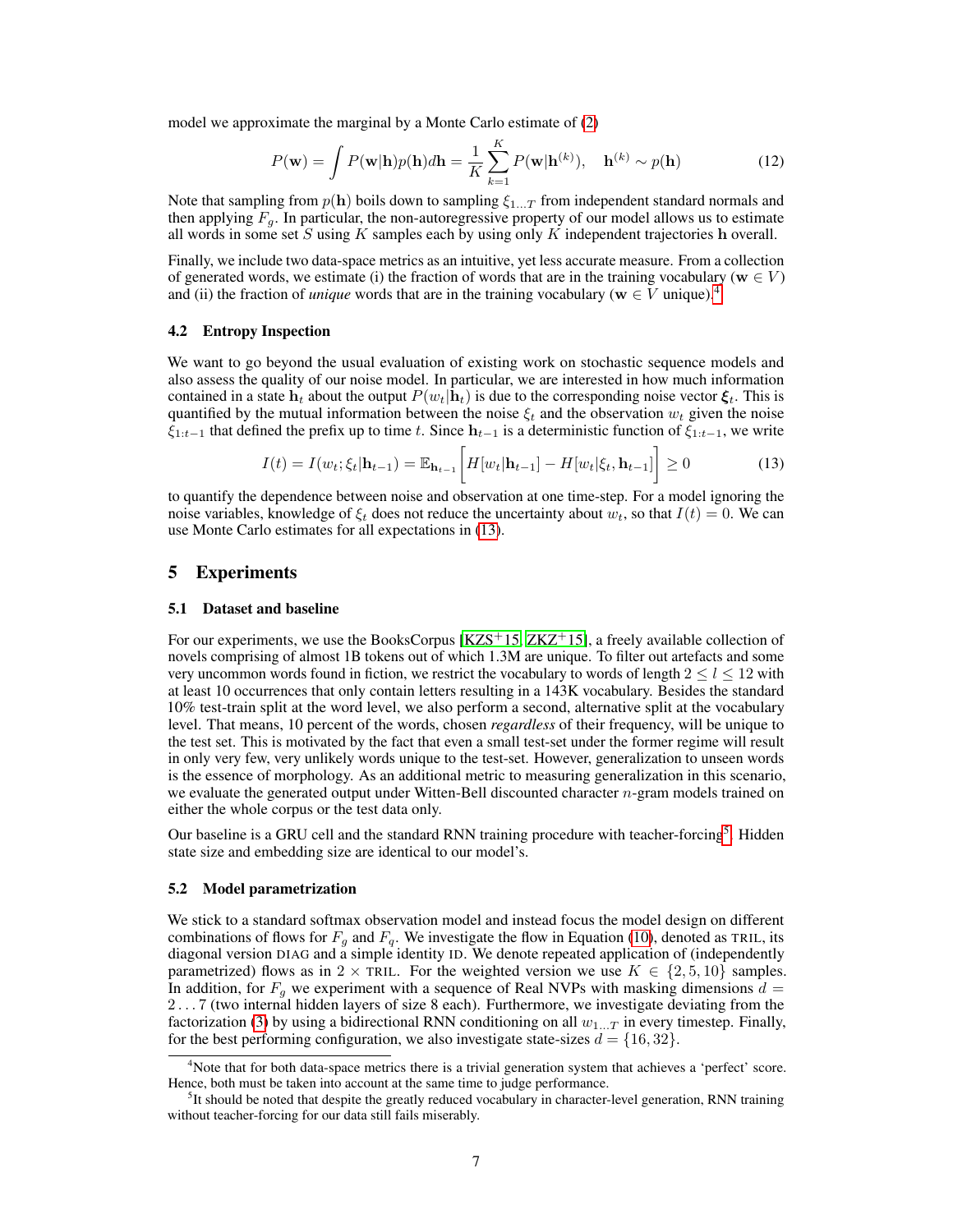#### 5.3 Results

Table [1](#page-8-0) shows the result for the standard split. By  $\pm$  we indicate mean and standard deviation across 5 or 10 (for IWAE) identical runs<sup>[6](#page-8-1)</sup>. The data-space metrics require manually trading off precision and coverage. We observe that two layers of the TRIL flow improve performance. Furthermore, importance weighting significantly improves the results across all metrics with diminishing returns at  $K = 10$ . Its effectiveness is also confirmed by an increase in variance across the weights  $\omega^1 \dots \omega^T$ during training which can be attributed to the significance of the noise model (see [5.4](#page-9-0) for more details). We found training with REAL-NVP to be very unstable. We attribute the relatively poor performance of NVP to the sequential VI setting which deviates heavily from what it was designed for and keep adaptions for future work.

<span id="page-8-0"></span>

| Model                                | $H[P_{\text{train}}, \hat{P}]$ | $H[P_{\text{test}}, P]$ | $\mathbf{w} \in V$ unique | $\mathbf{w} \in V$ | I              |
|--------------------------------------|--------------------------------|-------------------------|---------------------------|--------------------|----------------|
| TRIL                                 | $12.13 + .11$                  | $11.99 + 11$            | $0.18 + 0.00$             | $0.43 \pm 0.03$    | $0.95 \pm .04$ |
| TRIL, $K=2$                          | $11.76 \pm .12$                | $11.82 + .12$           | $0.16 \pm .01$            | $0.46 \pm 0.02$    | $1.06 \pm .16$ |
| TRIL, $K=5$                          | $11.46 + .05$                  | $11.51 + .05$           | $0.16 + 0.01$             | $0.48 + 0.02$      | $1.08 + .13$   |
| TRIL, $K=10$                         | $11.43 \pm .05$                | $11.47 + .05$           | $0.16 + 0.01$             | $0.49 + 0.02$      | $1.12 + .12$   |
| $2\times$ TRIL                       | $11.91 \pm .08$                | $11.86 + .13$           | $0.17 + 0.01$             | $0.45 + 0.02$      | $0.89 + 0.07$  |
| $2\times$ TRIL, K=2                  | $11.55 \pm .09$                | $11.61 \pm .09$         | $0.16 \pm 0.00$           | $0.47 + 0.01$      | $1.00 \pm .13$ |
| $2\times$ TRIL, K=5                  | $11.42 \pm .07$                | $11.46 + .06$           | $0.16 \pm 0.00$           | $0.49 \pm 0.01$    | $1.20 \pm .12$ |
| $2\times$ TRIL, K=10                 | $11.33 \pm .05$                | $11.38 \pm .06$         | $0.16 \pm 0.00$           | $0.49 \pm 0.01$    | $1.28 \pm .13$ |
| $2\times$ TRIL, $K=10$ , BIDI        | $11.33 \pm .09$                | $11.39 + .10$           | $0.16 \pm .01$            | $0.48 + 0.00$      | $1.25 \pm .16$ |
| $d = 162 \times \text{TRIL}$ , K=10  | 11.21                          | 11.43                   | 0.15                      | 0.48               | 1.43           |
| $d = 32.2 \times \text{TRIL}$ , K=10 | 11.27                          | 11.13                   | 0.15                      | 0.50               | 1.31           |
| REAL-NVP-[2,3,4,5,6,7]               | 11.77                          | 11.81                   | 0.12                      | 0.53               | 0.94           |
| BASELINE-8D                          | 12.92                          | 12.97                   | 0.13                      | 0.53               |                |
| BASELINE-16D                         | 12.55                          | 12.60                   | 0.14                      | 0.62               |                |
| ORACLE-TRAIN                         | 7.0                            | 7.02'                   | 0.27                      | 1.0                |                |

Table 1: Results on generation. The cross entropy is computed wrt. both training and test set. ORACLE-TRAIN is a model sampling from the training data.

Interestingly, our standard inference model is on par with the equivalently parametrized bidirectional inference model suggesting that historic information can be sufficiently stored in the states and confirming d-separation as the right principle for inference design.

The poor cross-entropy achieved by the baseline can partly be explained by the fact that autoregressive RNNs are trained on conditional next-word-predictions. Estimating the real data-space distribution would require aggregating over all *possible* sequences  $\mathbf{w} \in V^T$ . However, the data-space metrics clearly show that the performance cannot solely be attributed to this.

Table [2](#page-8-3) shows that generalization for the alternative split is indeed harder but cross entropy results carry over from the standard setting. Here we sample trajectories and extract the argmax from the observation model which resembles more closely the procedure of the baseline. Under  $n$ -gram perplexity both models are on par with a slight advantage of the baseline on longer n-grams and slightly better generalization of our proposed model.

<span id="page-8-3"></span>

|                                   |                               | $n$ -gram from train+test |       |       | $n$ -gram from test |         |         |      |      |
|-----------------------------------|-------------------------------|---------------------------|-------|-------|---------------------|---------|---------|------|------|
| $H[P_{\text{train}}, P]$<br>Model | $H[P_{\text{test}}, \hat{P}]$ | $P_{2}$                   | $P_3$ | $P_4$ | $P_5$               | $P_{2}$ | $P_{3}$ |      |      |
| $2\times$ TRIL, K=10<br>11.56     | 12.27                         | 10.4                      | 12.8  | 20.9  | 30.7                |         | 21.9    | 49.6 | 81.1 |
| BASELINE-8D<br>12.90              | 13.67                         |                           |       |       | 24.8                | 14.5    |         | 48.3 | 80.5 |
| ORACLE-TRAIN                      |                               | 10.1                      |       | 4.8   | 4.1                 | 13.2    |         | 21.4 | 26.4 |
| ORACLE-TEST                       |                               | 9.5                       | 6.0   | 4.5   | 3.9                 | 7.9     | 4.1     | 2.9  | 2.6  |

Table 2: Results for the alternative data split: Cross entropy and perplexity under  $n = 2, 3, 4, 5$ -gram language models estimated on either the full corpus or the test set only.

To give more insight into how the transition functions influence the results, Table [1a](#page-9-1) presents an exhaustive overview for all combinations of our simple flows. We observe that a powerful generative

<span id="page-8-1"></span><sup>&</sup>lt;sup>6</sup>Single best model with  $d = 8$ :  $2 \times$  TRIL,  $K = 10$  achieved  $H[P_{\text{train}}, \hat{P}] = 11.26$  and  $H[P_{\text{test}}, \hat{P}] = 11.28$ .

<span id="page-8-2"></span><sup>&</sup>lt;sup>7</sup>Note that the training-set oracle is not optimal for the test set. The entropy of the test set is  $6.80$ .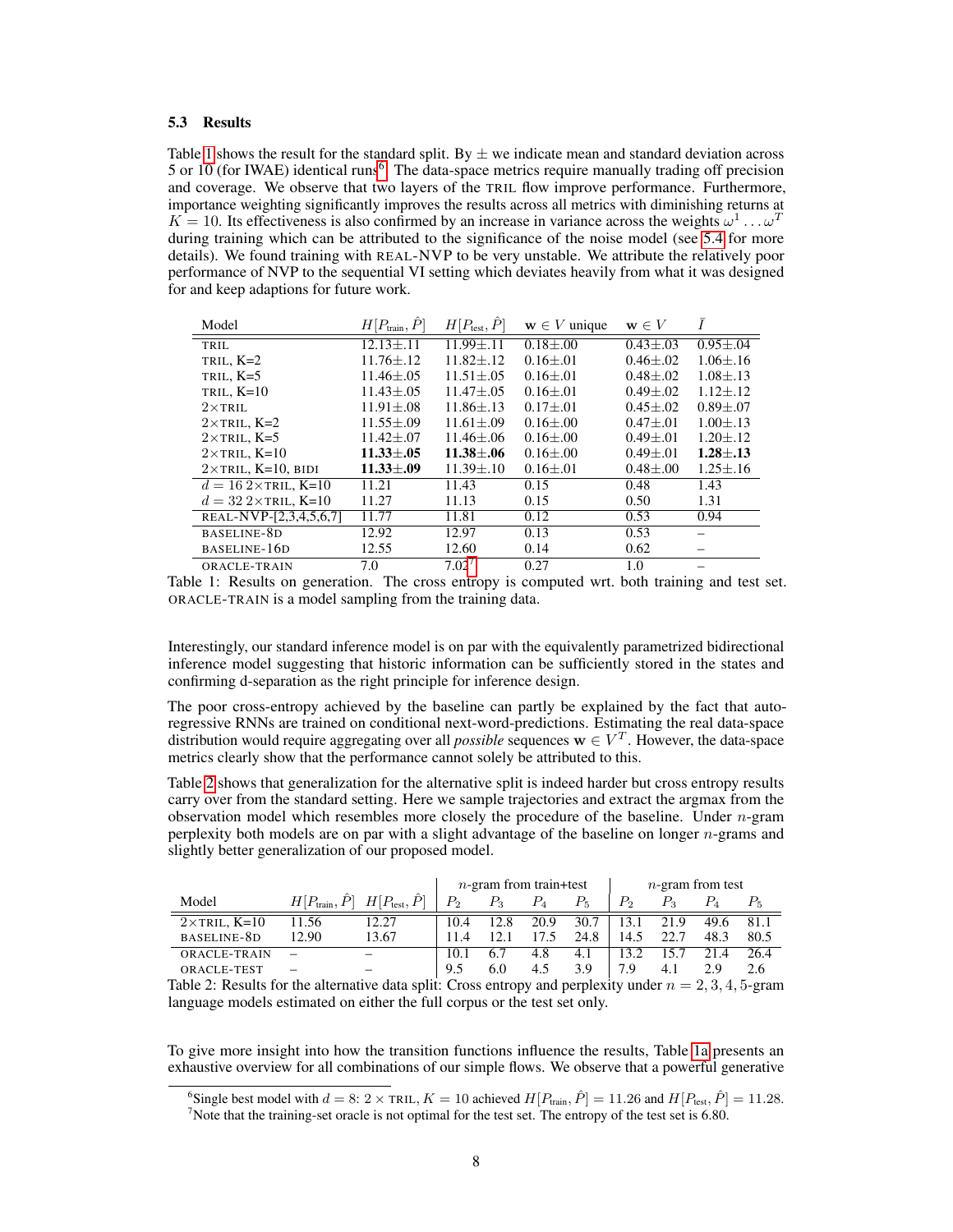flow is essential for successful models while the inference flow can remain relatively simple – yet simplistic choices, such as ID degrade performance. Choosing  $F_q$  slightly more powerful than  $F_q$ emerges as a successful pattern.

<span id="page-9-1"></span>

|                       |                               | Flow $F_q$ |                                                          |                                    |                   | Flow $F_a$  |                                                                    |             |                |  |
|-----------------------|-------------------------------|------------|----------------------------------------------------------|------------------------------------|-------------------|-------------|--------------------------------------------------------------------|-------------|----------------|--|
|                       |                               | ID         | <b>DIAG</b>                                              | TRIL                               | $2\times$ TRIL ID |             | DIAG                                                               | TRIL        | $2\times$ TRIL |  |
| $F_g$<br>$\mathsf{N}$ |                               |            | $\overline{1D}$ 14.23±.00 14.23±.00 14.23±.00 -          |                                    |                   | $0 \pm .00$ | $0\pm.00$                                                          | $0 \pm .00$ |                |  |
|                       |                               |            | DIAG   $12.82 \pm .37$ $12.35 \pm .37$ $12.20 \pm .25$ - |                                    |                   |             | $\vert 0.93 \pm .15 \vert 0.85 \pm .16 \vert 0.92 \pm .13 \vert -$ |             |                |  |
|                       |                               |            | TRIL $13.55 \pm .01$ 11.99 $\pm .11$ -                   |                                    |                   |             | $\vert 0.65 \pm .01 \vert 0.95 \pm .04 \vert -$                    |             |                |  |
|                       | $\mathbb{E}$ 2×TRIL $\vert$ – |            | $11.86 \pm .13$ -                                        |                                    |                   |             | $0.89 \pm 0.07 -$                                                  |             |                |  |
|                       |                               |            | (a) Test cross entropy $H[P_{\text{test}}, P]$           | (b) Average mutual information $I$ |                   |             |                                                                    |             |                |  |

Table 3: Results for different combinations of flows driving generative and inference transitions. A bar indicates combinations that did not allow for stable training. We also report ID for  $F_q$  for completeness but note that it is by design unsiuted for this contextual setting.

# <span id="page-9-0"></span>5.4 Noise Model Analysis

We use  $K = 20$  samples to approximate the entropy terms in [\(13\)](#page-7-1). In addition we denote by  $\bar{I}$  the average mutual information across all time-steps. Figure [3](#page-9-2) shows how  $\overline{I}$  along with the symbolic entropy  $H[w_t|h_t]$  changes during training. Remember that in a non-autoregressive model, the latter corresponds to information that cannot be recovered in later timesteps. Over the course of the training, more and more information is driven by  $\xi_t$  and absorbed into states  $h_t$  where it can be stored.

Figures [1](#page-8-0) and [1b](#page-9-1) show  $\bar{I}$  for all trained models. In addition, Figure [3](#page-9-2) shows a box-plot of  $I(t)$  for each  $t = 1 \dots T$  for the configuration  $2 \times \text{TRIL}$ , K=10. As initial tokens are more important to remember, it should not come as a surprise that  $I(t)$  is largest first and decreases over time, yet with increased variance.

<span id="page-9-2"></span>

Figure 2: Noise mutual information  $I(t)$  over sequence position  $t = 1 \dots T$ .

<span id="page-9-3"></span>Figure 3: Entropy analysis over training time. For reference the dashed line indicates the overall word entropy of the trained baseline.

# 6 Conclusion

In this paper we have shown how a deep state space model can be defined and trained with the help of variational flows. The recurrent mechanism is driven purely by a simple white noise process and does not require an autoregressive conditioning on previously generated symbols. In addition, we have shown how an importance-weighted conditioning mechanism integrated into the objective allows shifting stochastic complexity from the inference to the generative model. The result is a highly flexible framework for sequence generation with an extremely simple overall architecture, a measurable notion of latent information and no need for pre-training, annealing or auxiliary losses. We believe that pushing the boundaries of non-autoregressive modeling is key to understanding stochastic text generation and can open the door to related fields such as particle filtering [\[NLRB17,](#page-11-16) [MLT](#page-11-17)<sup>+</sup>17].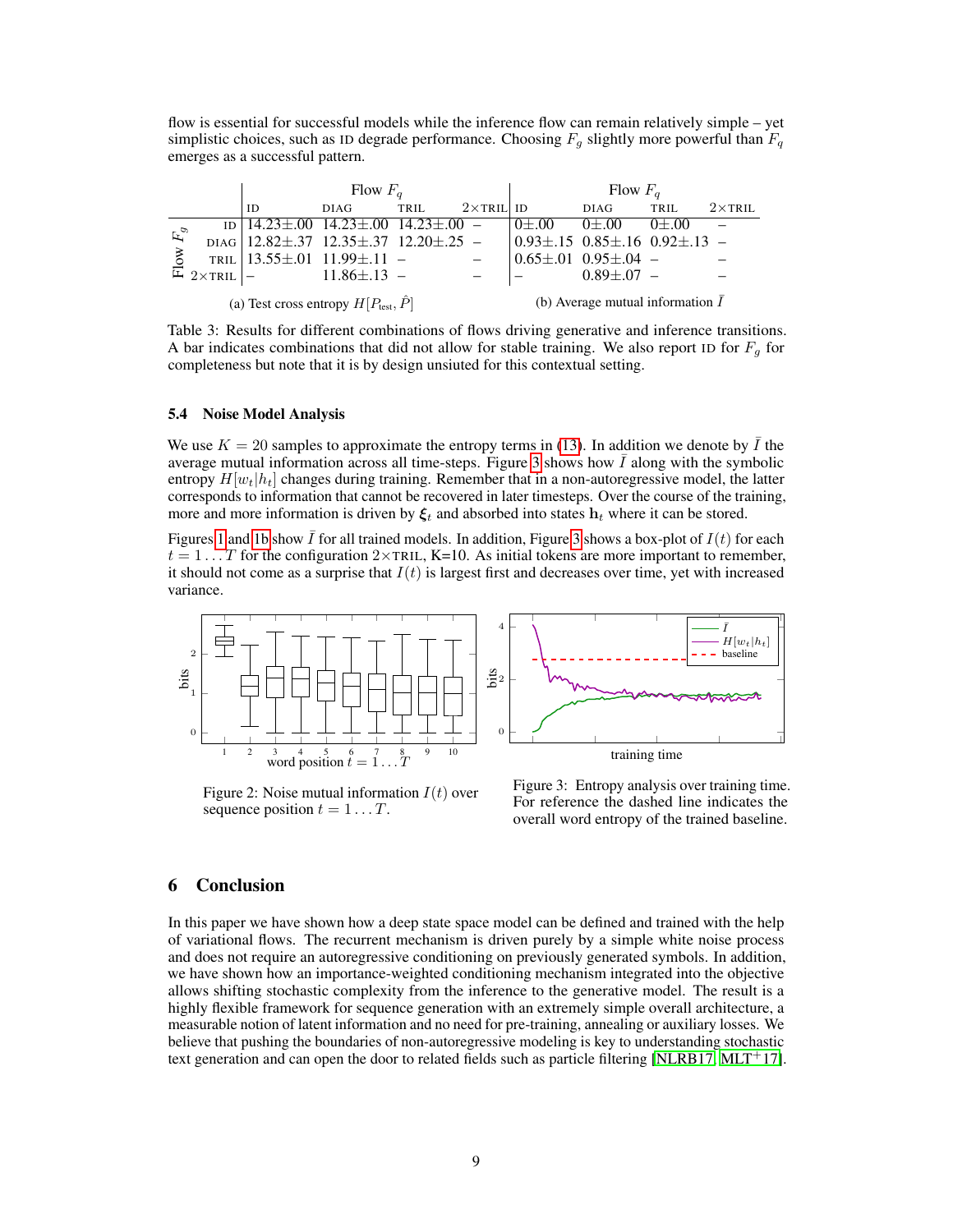# References

- <span id="page-10-3"></span>[BCB14] Dzmitry Bahdanau, Kyunghyun Cho, and Yoshua Bengio. Neural machine translation by jointly learning to align and translate. *CoRR*, abs/1409.0473, 2014. [1](#page-1-0)
- <span id="page-10-15"></span>[BGS15] Yuri Burda, Roger B. Grosse, and Ruslan Salakhutdinov. Importance weighted autoencoders. *CoRR*, abs/1509.00519, 2015. [2.7,](#page-5-2) [3,](#page-5-3) [A](#page-12-1)
- <span id="page-10-17"></span>[BO14] Justin Bayer and Christian Osendorfer. Learning stochastic recurrent networks. *arXiv preprint arXiv:1411.7610*, 2014. arXiv. [3](#page-6-1)
- <span id="page-10-8"></span>[BVJS15] Samy Bengio, Oriol Vinyals, Navdeep Jaitly, and Noam Shazeer. Scheduled sampling for sequence prediction with recurrent neural networks. *CoRR*, abs/1506.03099, 2015. [1,](#page-2-3) [3](#page-6-2)
- <span id="page-10-1"></span>[BVV+15] Samuel R. Bowman, Luke Vilnis, Oriol Vinyals, Andrew M. Dai, Rafal Józefowicz, and Samy Bengio. Generating sentences from a continuous space. *CoRR*, abs/1511.06349, 2015. [1,](#page-1-1) [1,](#page-2-4) [1,](#page-2-5) [1,](#page-2-6) [3](#page-6-3)
- <span id="page-10-9"></span>[CKD+15] Junyoung Chung, Kyle Kastner, Laurent Dinh, Kratarth Goel, Aaron C Courville, and Yoshua Bengio. A recurrent latent variable model for sequential data. In *NIPS*, pages 2980–2988, 2015. [1,](#page-2-7) [2.2,](#page-3-3) [3,](#page-6-4) [3](#page-6-5)
- <span id="page-10-20"></span>[CLZ+17] Tong Che, Yanran Li, Ruixiang Zhang, R. Devon Hjelm, Wenjie Li, Yangqiu Song, and Yoshua Bengio. Maximum-likelihood augmented discrete generative adversarial networks. *CoRR*, abs/1702.07983, 2017. [3](#page-6-6)
- <span id="page-10-13"></span>[DSB16] Laurent Dinh, Jascha Sohl-Dickstein, and Samy Bengio. Density estimation using real NVP. *CoRR*, abs/1605.08803, 2016. [2.2,](#page-3-4) [2.4,](#page-4-3) [2.5](#page-5-4)
- <span id="page-10-4"></span>[FAC<sup>+</sup>15] Katja Filippova, Enrique Alfonseca, Carlos A Colmenares, Lukasz Kaiser, and Oriol Vinyals. Sentence compression by deletion with lstms. In *EMNLP 2015*, pages 360–368, 2015. [1](#page-1-2)
- <span id="page-10-2"></span>[FGD18] William Fedus, Ian J. Goodfellow, and Andrew M. Dai. Maskgan: Better text generation via filling in the \_\_\_\_\_\_. *CoRR*, abs/1801.07736, 2018. [1,](#page-1-3) [3,](#page-6-6) [4.1](#page-6-7)
- <span id="page-10-12"></span>[FSnPW16] Marco Fraccaro, Søren Kaae Sø nderby, Ulrich Paquet, and Ole Winther. Sequential neural models with stochastic layers. pages 2199–2207. Curran Associates, Inc., 2016. [2.2,](#page-3-3) [2.6](#page-5-5)
- <span id="page-10-10"></span>[FSPW16] Marco Fraccaro, Søren Kaae Sønderby, Ulrich Paquet, and Ole Winther. Sequential neural models with stochastic layers. pages 2199–2207, 2016. NIPS. [1,](#page-2-7) [2.2,](#page-3-5) [2.5,](#page-5-6) [3,](#page-6-4) [3](#page-6-5)
- <span id="page-10-18"></span>[GDGW15] Karol Gregor, Ivo Danihelka, Alex Graves, and Daan Wierstra. DRAW: A recurrent neural network for image generation. *CoRR*, abs/1502.04623, 2015. [3](#page-6-8)
- <span id="page-10-5"></span>[GJ14] Alex Graves and Navdeep Jaitly. Towards end-to-end speech recognition with recurrent neural networks. In *ICML 2014*, pages 1764–1772, 2014. [1](#page-1-4)
- <span id="page-10-7"></span> $[GLZ^+16]$  Anirudh Goyal, Alex Lamb, Ying Zhang, Saizheng Zhang, Aaron C. Courville, and Yoshua Bengio. Professor forcing: A new algorithm for training recurrent networks. In *NIPS 2016*, pages 4601–4609, 2016. [1,](#page-1-5) [3](#page-6-9)
- <span id="page-10-6"></span>[Gra13] Alex Graves. Generating sequences with recurrent neural networks. *arXiv preprint arXiv:1308.0850*, 2013. [1,](#page-1-6) [1](#page-2-8)
- <span id="page-10-11"></span>[GSC<sup>+</sup>17] Anirudh Goyal, Alessandro Sordoni, Marc-Alexandre Côté, Nan Rosemary Ke, and Yoshua Bengio. Z-forcing: Training stochastic recurrent networks. In *NIPS 2017*, pages 6716–6726, 2017. [1,](#page-2-9) [2.6,](#page-5-5) [3](#page-6-10)
- <span id="page-10-0"></span>[HYX<sup>+</sup>17] Z. Hu, Z. Yang, Liang X., R. Salakhutdinov, and E. R. Xing. Toward controlled generation of text. In *International Conference on Machine Learning (ICML)*, 2017. [1](#page-1-7)
- <span id="page-10-19"></span>[JKMHL16] Matt J. Kusner and José Miguel Hernández-Lobato. Gans for sequences of discrete elements with the gumbel-softmax distribution. 11 2016. [3](#page-6-6)
- <span id="page-10-14"></span>[KB14] Diederik P. Kingma and Jimmy Ba. Adam: A method for stochastic optimization. *CoRR*, abs/1412.6980, 2014. [2.6](#page-5-7)
- <span id="page-10-16"></span>[KSBvdS17] Maximilian Karl, Maximilian Soelch, Justin Bayer, and Patrick van der Smagt. Deep variational bayes filters: Unsupervised learning of state space models from raw data. *arXiv preprint arXiv:1605.06432*, 2017. ICLR. [3](#page-6-11)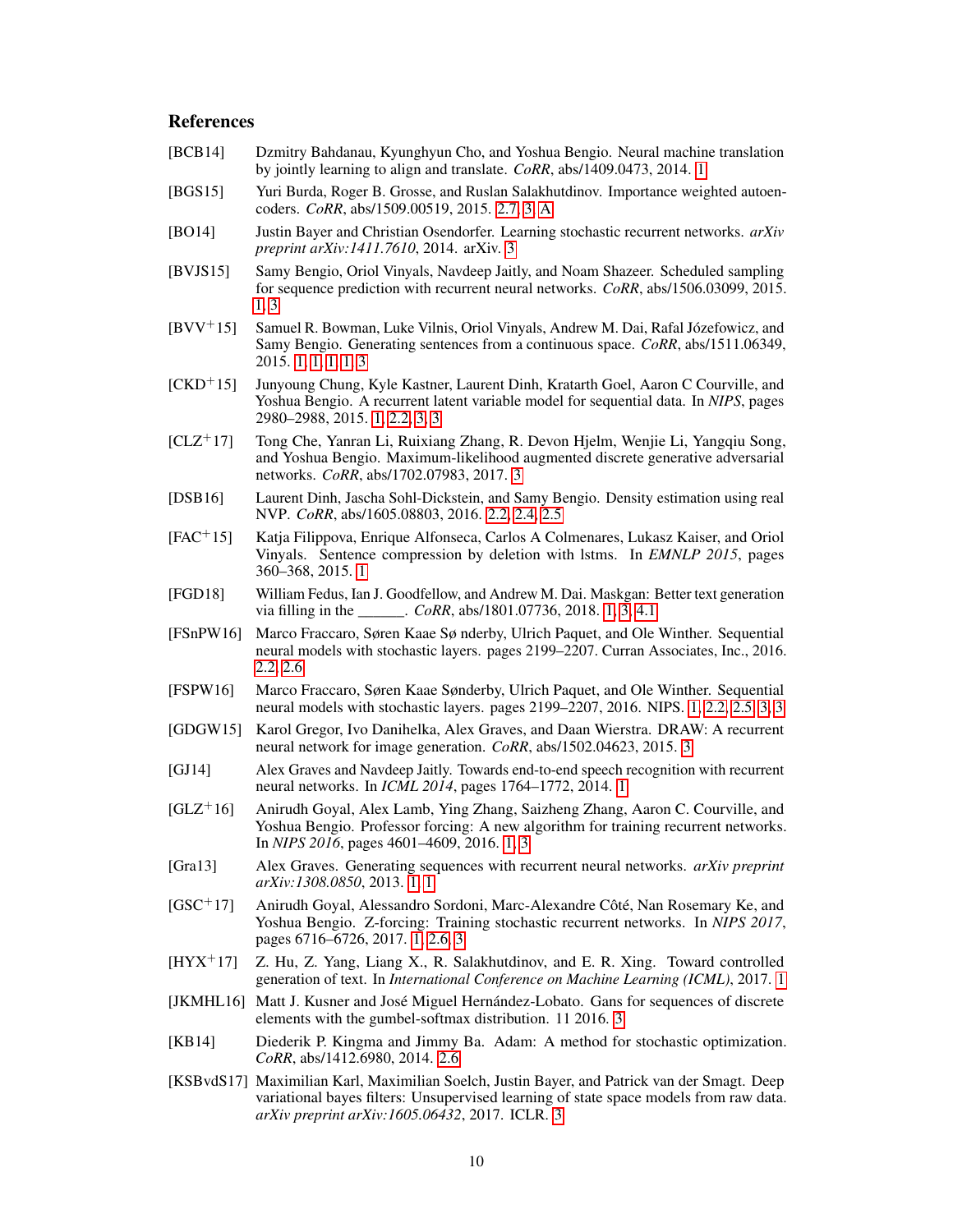- <span id="page-11-11"></span>[KSW16] Diederik P. Kingma, Tim Salimans, and Max Welling. Improving variational inference with inverse autoregressive flow. *CoRR*, abs/1606.04934, 2016. [1,](#page-2-10) [2.2](#page-3-6)
- <span id="page-11-14"></span>[KZS+15] Ryan Kiros, Yukun Zhu, Ruslan Salakhutdinov, Richard S Zemel, Antonio Torralba, Raquel Urtasun, and Sanja Fidler. Skip-thought vectors. *arXiv preprint arXiv:1506.06726*, 2015. [5.1](#page-7-3)
- <span id="page-11-13"></span>[LAOL17] Rémi Leblond, Jean-Baptiste Alayrac, Anton Osokin, and Simon Lacoste-Julien. SEARNN: training rnns with global-local losses. *CoRR*, abs/1706.04499, 2017. [3](#page-6-12)
- <span id="page-11-5"></span> $[MKB+10]$  Tomáš Mikolov, Martin Karafiát, Lukáš Burget, Jan Černocký, and Sanjeev Khudanpur. Recurrent neural network based language model. In *INTERSPEECH 2010*, 2010. [1](#page-1-4)
- <span id="page-11-17"></span>[MLT+17] Chris J. Maddison, Dieterich Lawson, George Tucker, Nicolas Heess, Mohammad Norouzi, Andriy Mnih, Arnaud Doucet, and Yee Whye Teh. Filtering variational objectives. *CoRR*, abs/1705.09279, 2017. [6](#page-9-3)
- <span id="page-11-16"></span>[NLRB17] Christian A Naesseth, Scott W Linderman, Rajesh Ranganath, and David M Blei. Variational sequential monte carlo. *arXiv preprint arXiv:1705.11140*, 2017. [6](#page-9-3)
- <span id="page-11-7"></span>[RCAZ15a] Marc'Aurelio Ranzato, Sumit Chopra, Michael Auli, and Wojciech Zaremba. Sequence level training with recurrent neural networks. *arXiv preprint arXiv:1511.06732*, 2015. [1](#page-1-5)
- <span id="page-11-12"></span>[RCAZ15b] Marc'Aurelio Ranzato, Sumit Chopra, Michael Auli, and Wojciech Zaremba. Sequence level training with recurrent neural networks. *CoRR*, abs/1511.06732, 2015. [3](#page-6-2)
- <span id="page-11-3"></span>[RCW15] Alexander M. Rush, Sumit Chopra, and Jason Weston. A neural attention model for abstractive sentence summarization. *CoRR*, abs/1509.00685, 2015. [1](#page-1-8)
- <span id="page-11-10"></span>[RM15] Danilo Jimenez Rezende and Shakir Mohamed. Variational inference with normalizing flows. In *ICML 2015*, pages 1530–1538, 2015. [1,](#page-2-10) [2.2,](#page-3-6) [2.2,](#page-3-7) [2.2,](#page-3-4) [2.4,](#page-4-4) [2](#page-4-5)
- <span id="page-11-9"></span>[SATB17] Samira Shabanian, Devansh Arpit, Adam Trischler, and Y Bengio. Variational bi-lstms. 11 2017. [1,](#page-2-11) [3](#page-6-13)
- <span id="page-11-4"></span>[SSB<sup>+</sup>16] Iulian Vlad Serban, Alessandro Sordoni, Yoshua Bengio, Aaron C Courville, and Joelle Pineau. Building end-to-end dialogue systems using generative hierarchical neural network models. In *AAAI*, volume 16, pages 3776–3784, 2016. [1](#page-1-9)
- <span id="page-11-1"></span>[SVL14] Ilya Sutskever, Oriol Vinyals, and Quoc V. Le. Sequence to sequence learning with neural networks. In *NIPS 2017*, NIPS'14, pages 3104–3112, Cambridge, MA, USA, 2014. MIT Press. [1,](#page-1-10) [1](#page-1-11)
- <span id="page-11-2"></span>[VSP<sup>+</sup>17] Ashish Vaswani, Noam Shazeer, Niki Parmar, Jakob Uszkoreit, Llion Jones, Aidan N. Gomez, Lukasz Kaiser, and Illia Polosukhin. Attention is all you need. *CoRR*, abs/1706.03762, 2017. [1](#page-1-0)
- <span id="page-11-8"></span>[WR16] Sam Wiseman and Alexander M. Rush. Sequence-to-sequence learning as beam-search optimization. *CoRR*, abs/1606.02960, 2016. [1,](#page-2-12) [3](#page-6-12)
- <span id="page-11-6"></span>[WZ89] Ronald J Williams and David Zipser. A learning algorithm for continually running fully recurrent neural networks. *Neural computation*, 1(2):270–280, 1989. [1](#page-1-12)
- <span id="page-11-0"></span>[YZWY16] Lantao Yu, Weinan Zhang, Jun Wang, and Yong Yu. Seqgan: Sequence generative adversarial nets with policy gradient. *CoRR*, abs/1609.05473, 2016. [1,](#page-1-3) [3](#page-6-6)
- <span id="page-11-15"></span>[ZKZ<sup>+</sup>15] Yukun Zhu, Ryan Kiros, Richard Zemel, Ruslan Salakhutdinov, Raquel Urtasun, Antonio Torralba, and Sanja Fidler. Aligning books and movies: Towards story-like visual explanations by watching movies and reading books. *arXiv preprint arXiv:1506.06724*, 2015. [5.1](#page-7-3)